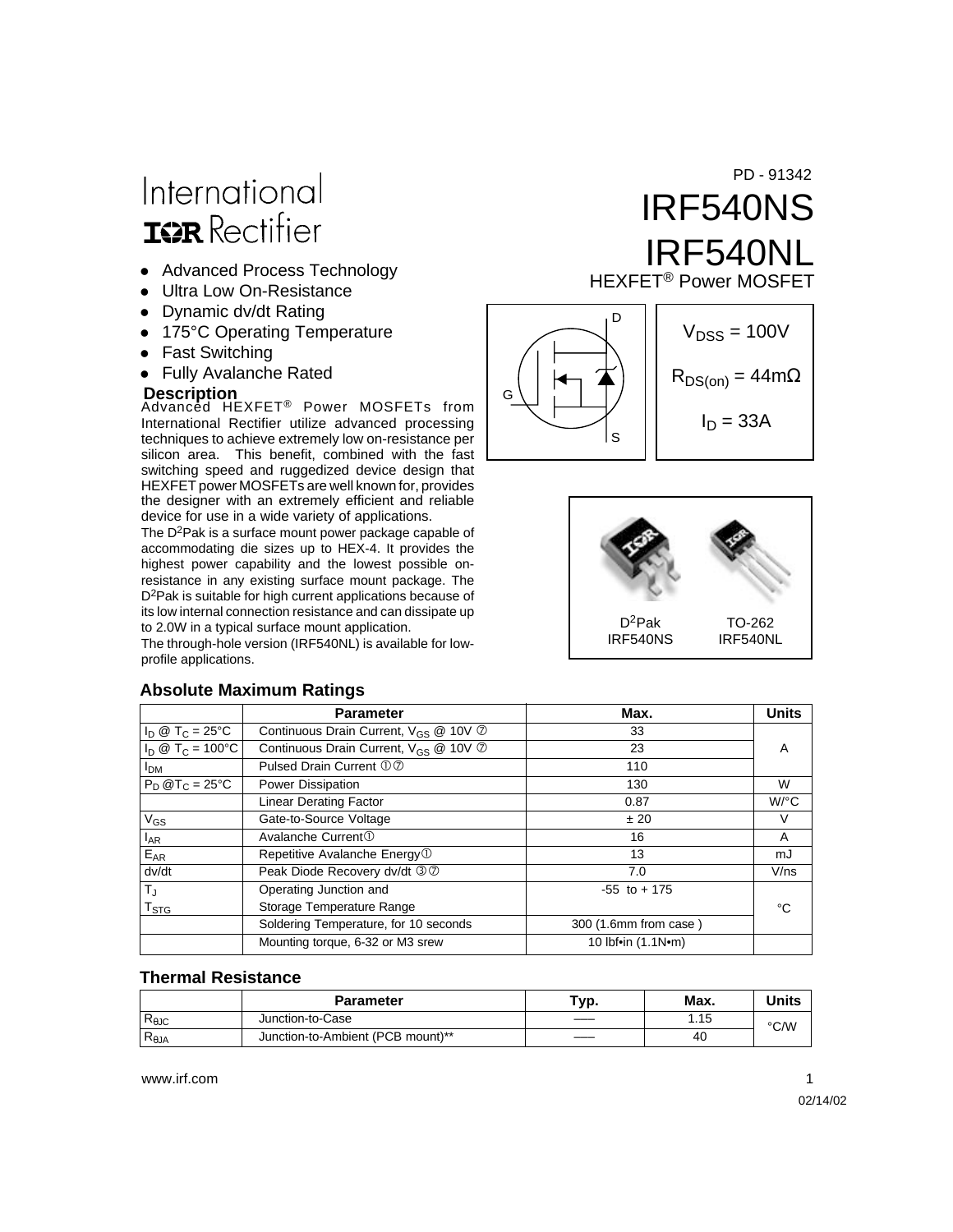#### Electrical Characteristics @ T<sub>J</sub> = 25°C (unless otherwise specified)

|                                 | <b>Parameter</b>                     | Min. | Typ. | Max.                             | Units     | <b>Conditions</b>                                     |
|---------------------------------|--------------------------------------|------|------|----------------------------------|-----------|-------------------------------------------------------|
| $V_{(BR)DSS}$                   | Drain-to-Source Breakdown Voltage    | 100  |      |                                  | $\vee$    | $V_{GS} = 0V$ , $I_D = 250 \mu A$                     |
| $\Delta V_{(BR)DSS}/\Delta T_J$ | Breakdown Voltage Temp. Coefficient  | ——   | 0.12 | $\hspace{0.05cm}$                | V/°C      | Reference to 25°C, $I_D = 1mA$ $\oslash$              |
| $R_{DS(on)}$                    | Static Drain-to-Source On-Resistance |      |      | 44                               | $m\Omega$ | $V_{GS} = 10V$ , $I_D = 16A$ 4                        |
| $V_{GS(th)}$                    | Gate Threshold Voltage               | 2.0  |      | 4.0                              | $\vee$    | $V_{DS} = V_{GS}$ , $I_D = 250 \mu A$                 |
| $g_{fs}$                        | Forward Transconductance             | 21   |      |                                  | S         | $V_{DS}$ = 50V, $I_D$ = 16A $\oplus$ $\oslash$        |
| <b>I</b> <sub>DSS</sub>         | Drain-to-Source Leakage Current      |      |      | 25                               | μA        | $V_{DS}$ = 100V, $V_{GS}$ = 0V                        |
|                                 |                                      |      |      | 250                              |           | $V_{DS} = 80V$ , $V_{GS} = 0V$ , $T_J = 150^{\circ}C$ |
|                                 | Gate-to-Source Forward Leakage       |      |      | 100                              | nA        | $V_{GS} = 20V$                                        |
| I <sub>GSS</sub>                | Gate-to-Source Reverse Leakage       |      |      | $-100$                           |           | $V_{GS} = -20V$                                       |
| $Q_{q}$                         | <b>Total Gate Charge</b>             |      |      | 71                               |           | $I_n = 16A$                                           |
| $Q_{gs}$                        | Gate-to-Source Charge                |      |      | 14                               | nC        | $V_{DS} = 80V$                                        |
| $Q_{gd}$                        | Gate-to-Drain ("Miller") Charge      |      |      | 21                               |           | $\circledcirc$<br>$V_{GS}$ = 10V, See Fig. 6 and 13   |
| $t_{d(on)}$                     | Turn-On Delay Time                   |      | 11   |                                  |           | $V_{DD} = 50V$                                        |
| t,                              | <b>Rise Time</b>                     |      | 35   |                                  | ns        | $I_D = 16A$                                           |
| $t_{d(off)}$                    | Turn-Off Delay Time                  |      | 39   |                                  |           | $R_G = 5.1\Omega$                                     |
| tf                              | Fall Time                            |      | 35   | ---                              |           | $V_{GS}$ = 10V, See Fig. 10 $\textcircled{3}$         |
| L <sub>D</sub>                  | Internal Drain Inductance            |      | 4.5  |                                  | nH        | Between lead.                                         |
|                                 |                                      |      |      |                                  |           | 6mm (0.25in.)                                         |
| L <sub>S</sub>                  | Internal Source Inductance           |      | 7.5  |                                  |           | from package                                          |
|                                 |                                      |      |      |                                  |           | and center of die contact                             |
| $C_{iss}$                       | Input Capacitance                    |      | 1960 |                                  |           | $V_{GS} = 0V$                                         |
| $C_{\rm oss}$                   | <b>Output Capacitance</b>            |      | 250  |                                  |           | $V_{DS} = 25V$                                        |
| C <sub>rss</sub>                | Reverse Transfer Capacitance         |      | 40   |                                  | pF        | $f = 1.0$ MHz, See Fig. 5 $\oslash$                   |
| $\mathsf{E}_{\mathsf{AS}}$      | Single Pulse Avalanche Energy 20     |      |      | 700 <sup><math>185@</math></sup> | mJ        | $I_{AS}$ = 16A, L = 1.5mH                             |

#### **Source-Drain Ratings and Characteristics**

|                 | <b>Parameter</b>                 | Min. l                                                                    |     | $Typ.$ Max. | <b>Units</b>          | <b>Conditions</b>                                                   |
|-----------------|----------------------------------|---------------------------------------------------------------------------|-----|-------------|-----------------------|---------------------------------------------------------------------|
| ls              | <b>Continuous Source Current</b> |                                                                           |     | 33          |                       | MOSFET symbol                                                       |
|                 | (Body Diode)                     |                                                                           |     |             | A                     | showing the<br>⇤                                                    |
| I <sub>SM</sub> | <b>Pulsed Source Current</b>     |                                                                           |     | 110         | integral reverse<br>G |                                                                     |
|                 | (Body Diode) <sup>1</sup>        |                                                                           |     |             |                       | p-n junction diode.                                                 |
| V <sub>SD</sub> | Diode Forward Voltage            |                                                                           |     | 1.2         | V                     | $T_{d} = 25^{\circ}C$ , $I_{S} = 16A$ , $V_{GS} = 0V$ $\circled{0}$ |
| $t_{rr}$        | <b>Reverse Recovery Time</b>     |                                                                           | 115 | 170         | ns                    | $T_{\rm J}$ = 25°C, I <sub>F</sub> = 16A                            |
| $Q_{rr}$        | Reverse Recovery Charge          |                                                                           | 505 | 760         | пC                    | $di/dt = 100A/\mu s \text{ @ } \textcircled{2}$                     |
| $t_{on}$        | Forward Turn-On Time             | Intrinsic turn-on time is negligible (turn-on is dominated by $L_S+L_D$ ) |     |             |                       |                                                                     |

#### **Notes:**

- Repetitive rating; pulse width limited by max. junction temperature. (See fig. 11)
- $\circledR$  Starting T<sub>J</sub> = 25 $\circ$ C, L = 1.5mH  $R_G = 25Ω$ ,  $I_{AS} = 16A$ . (See Figure 12)
- $\textcircled{3}$  I<sub>SD</sub> ≤ 16A, di/dt ≤ 340A/µs, V<sub>DD</sub> ≤ V<sub>(BR)DSS</sub>,  $T_J \leq 175^{\circ}C$
- Pulse width ≤ 400µs; duty cycle ≤ 2%.

 This is a typical value at device destruction and represents operation outside rated limits.

 $\circledR$  This is a calculated value limited to T<sub>J</sub> = 175°C.

- Uses IRF540N data and test conditions.

\*\*When mounted on 1" square PCB (FR-4 or G-10 Material). For recommended footprint and soldering techniques refer to application note #AN-994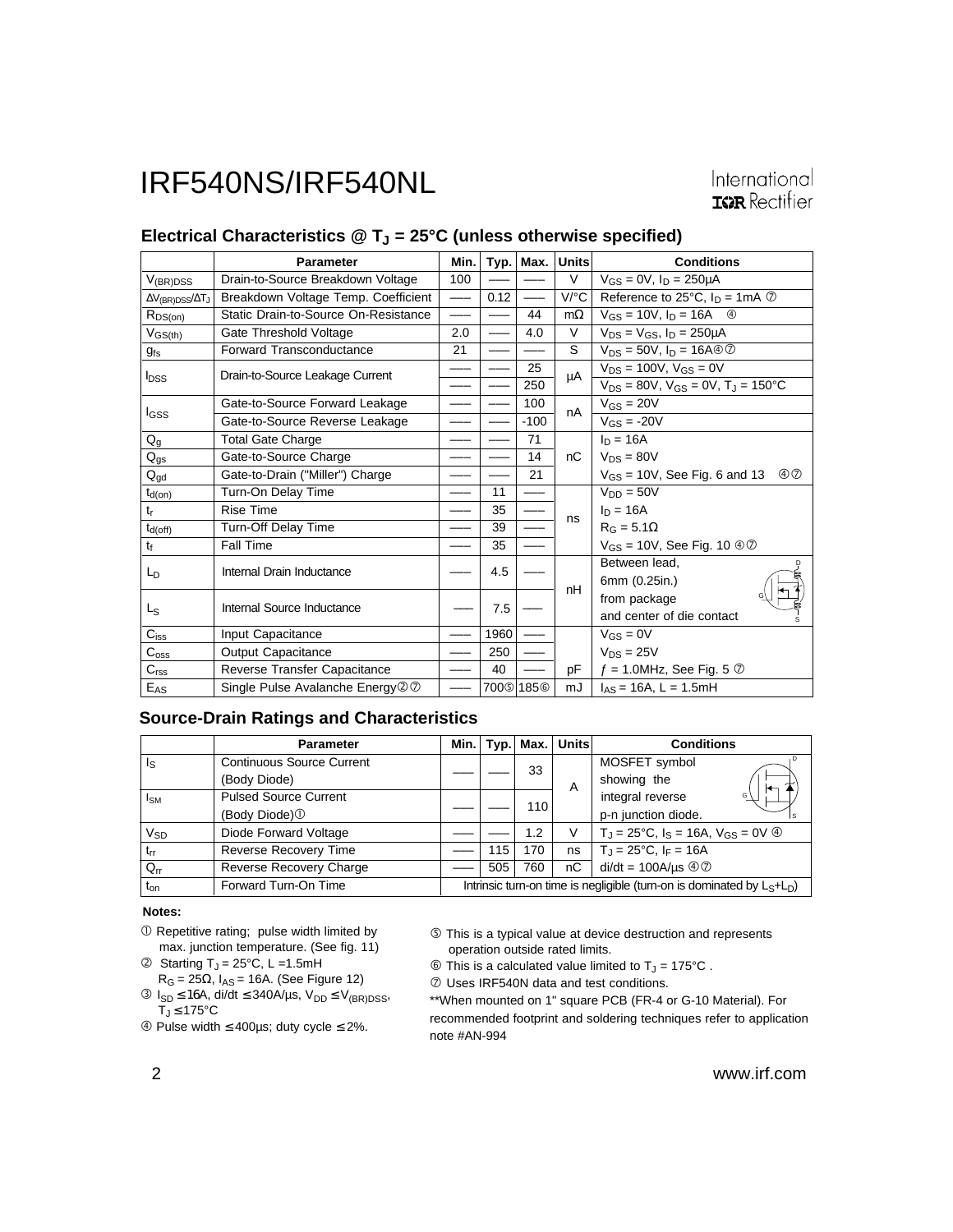International **IGR** Rectifier



**Fig 1.** Typical Output Characteristics **Fig 2.** Typical Output Characteristics

## IRF540NS/IRF540NL





**Fig 3.** Typical Transfer Characteristics



**Fig 4.** Normalized On-Resistance Vs. Temperature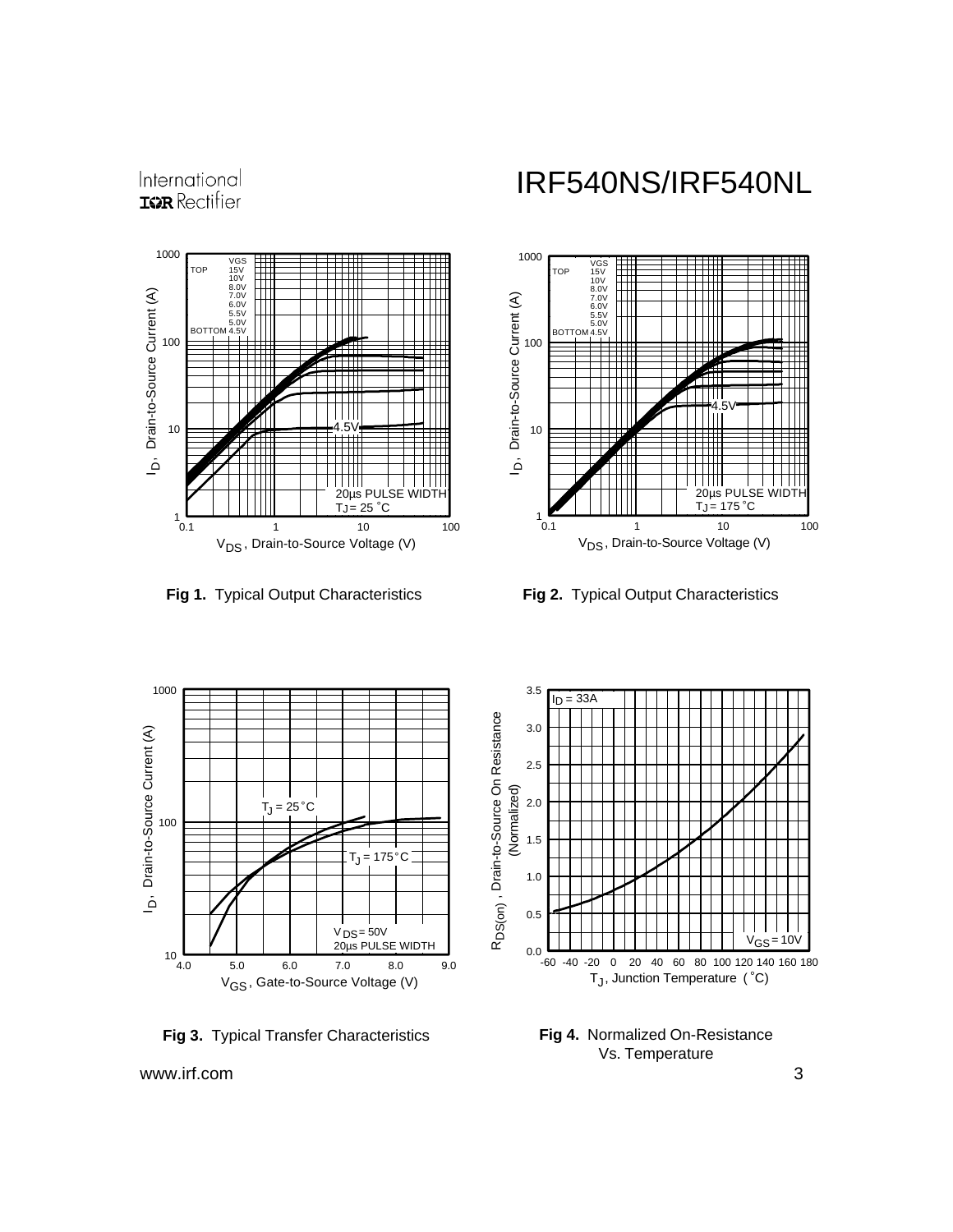#### International **IGR** Rectifier



**Fig 7.** Typical Source-Drain Diode Forward Voltage

#### **Fig 8.** Maximum Safe Operating Area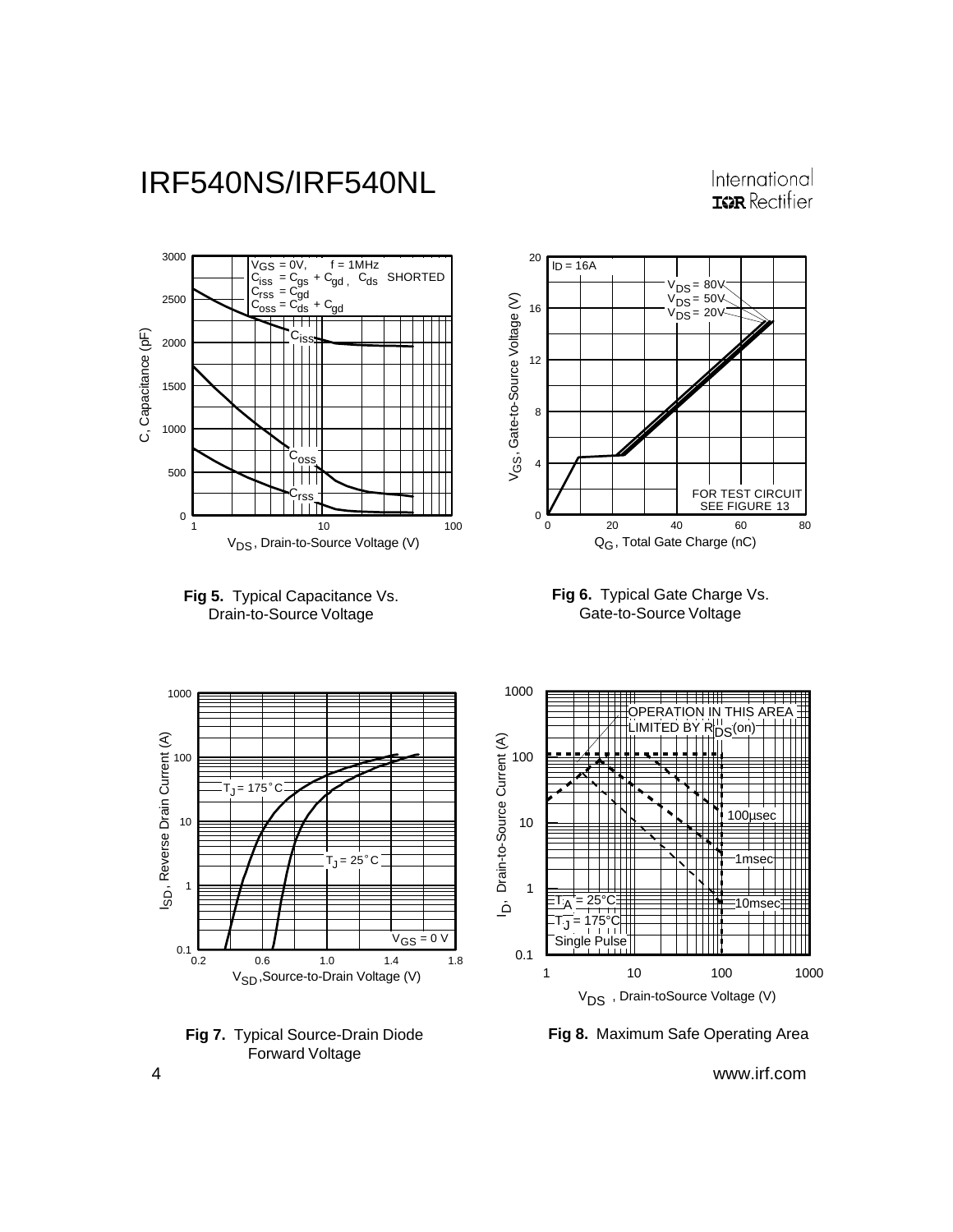

International



# IRF540NS/IRF540NL



**Fig 10a.** Switching Time Test Circuit



**Fig 10b.** Switching Time Waveforms



**Fig 11.** Maximum Effective Transient Thermal Impedance, Junction-to-Case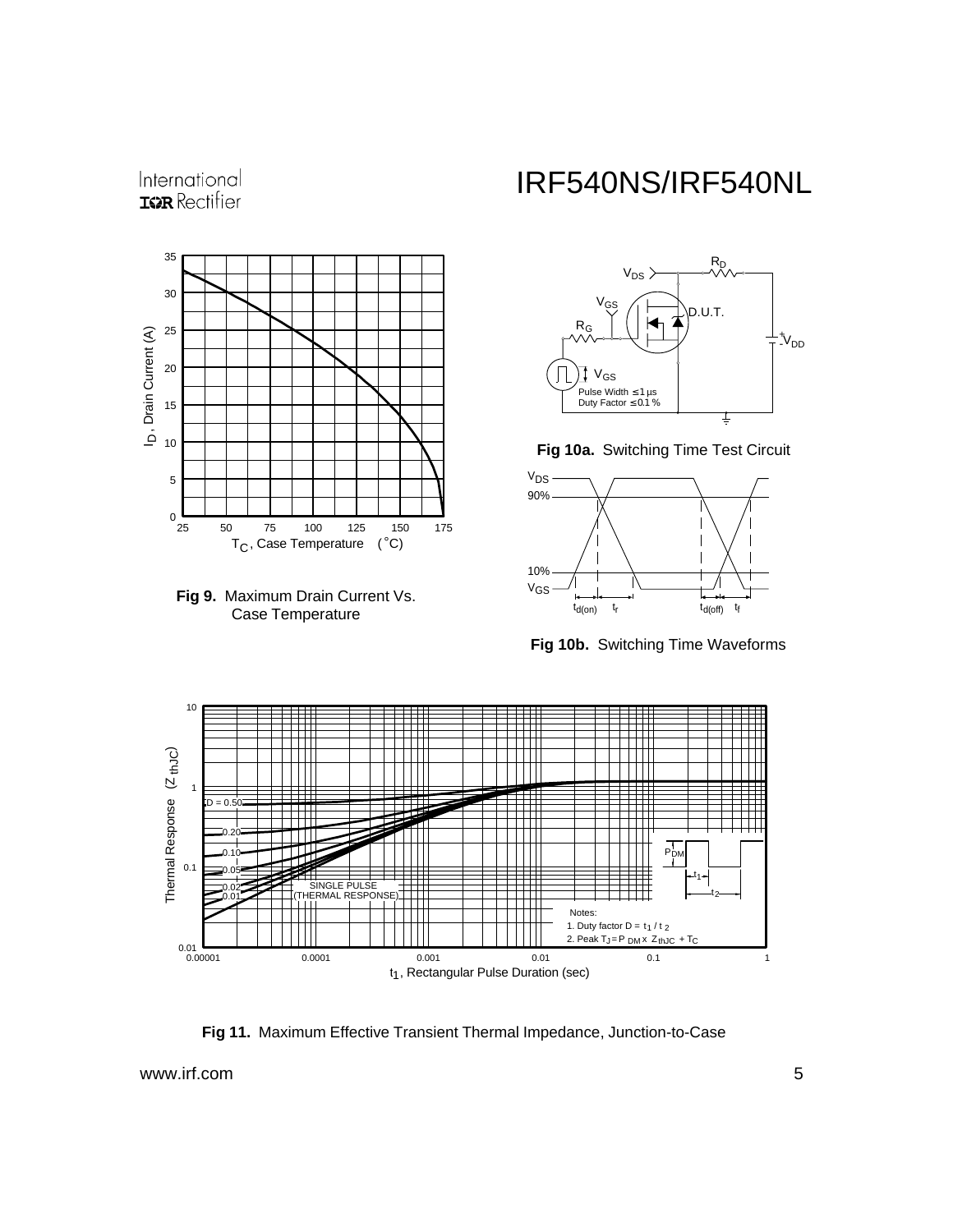International **ISPR** Rectifier







**Fig 12b.** Unclamped Inductive Waveforms



**Fig 13a.** Basic Gate Charge Waveform **Fig 13b.** Gate Charge Test Circuit



**Fig 12c.** Maximum Avalanche Energy Vs. Drain Current

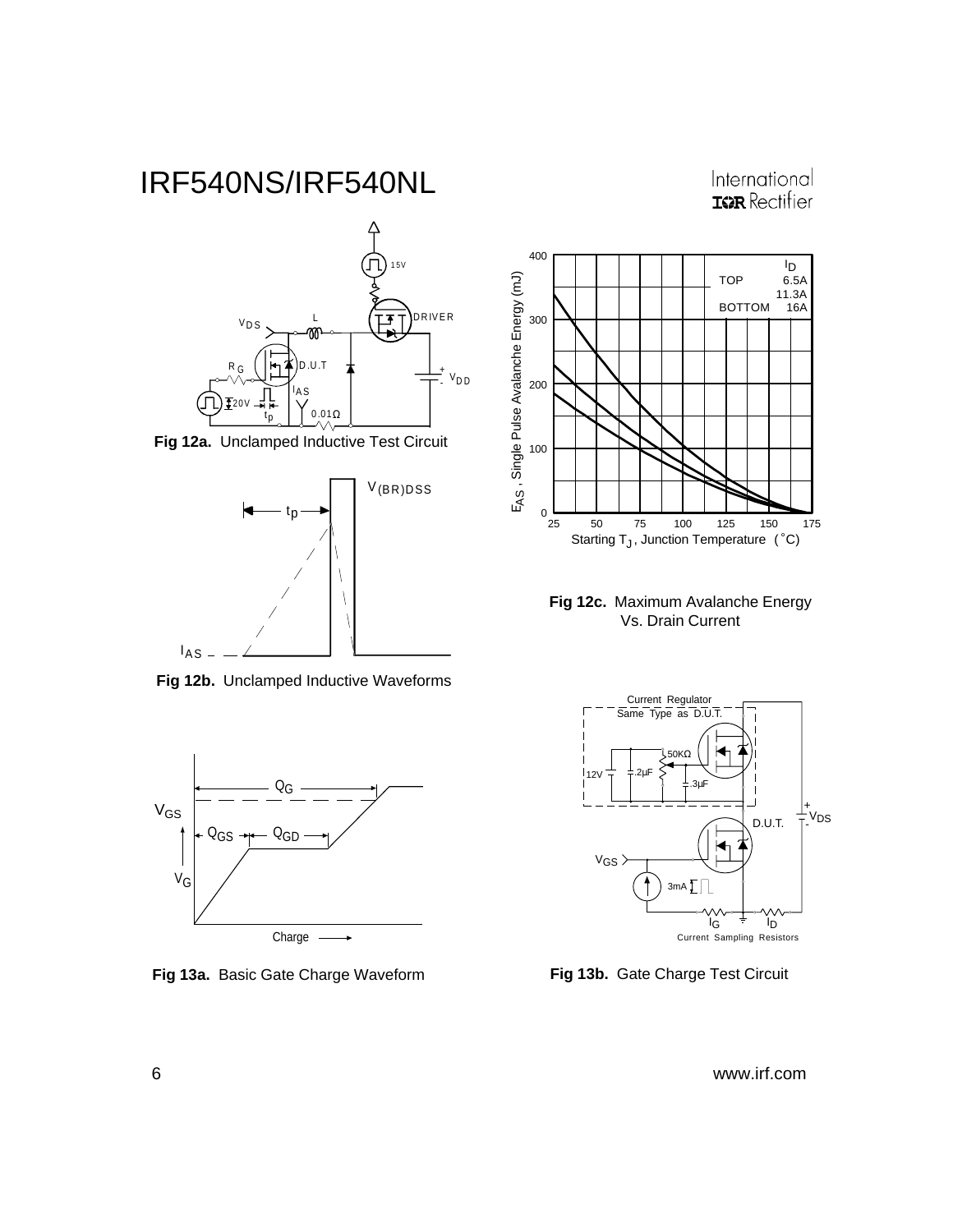#### **D.U.T<sup>\*</sup>** Circuit Layout Considerations + • Low Stray Inductance • Ground Plane বি • Low Leakage Inductance Current Transformer :<br>- $^{+}$  $\circ$   $\circ$   $\circ$   $\circ$   $\circ$   $\circ$  $\sim$  +  $\sim$ - M  $\odot$  $R_G$  $\bullet\,$  dv/dt controlled by  ${\sf R_G}$ + V<sub>DD</sub> • I<sub>SD</sub> controlled by Duty Factor "D" - • D.U.T. - Device Under Test  $V_{GS}$

### **Peak Diode Recovery dv/dt Test Circuit**

\* Reverse Polarity of D.U.T for P-Channel



\*\*\*  $V_{GS} = 5.0V$  for Logic Level and 3V Drive Devices

**Fig 14.** For N-channel HEXFET® power MOSFETs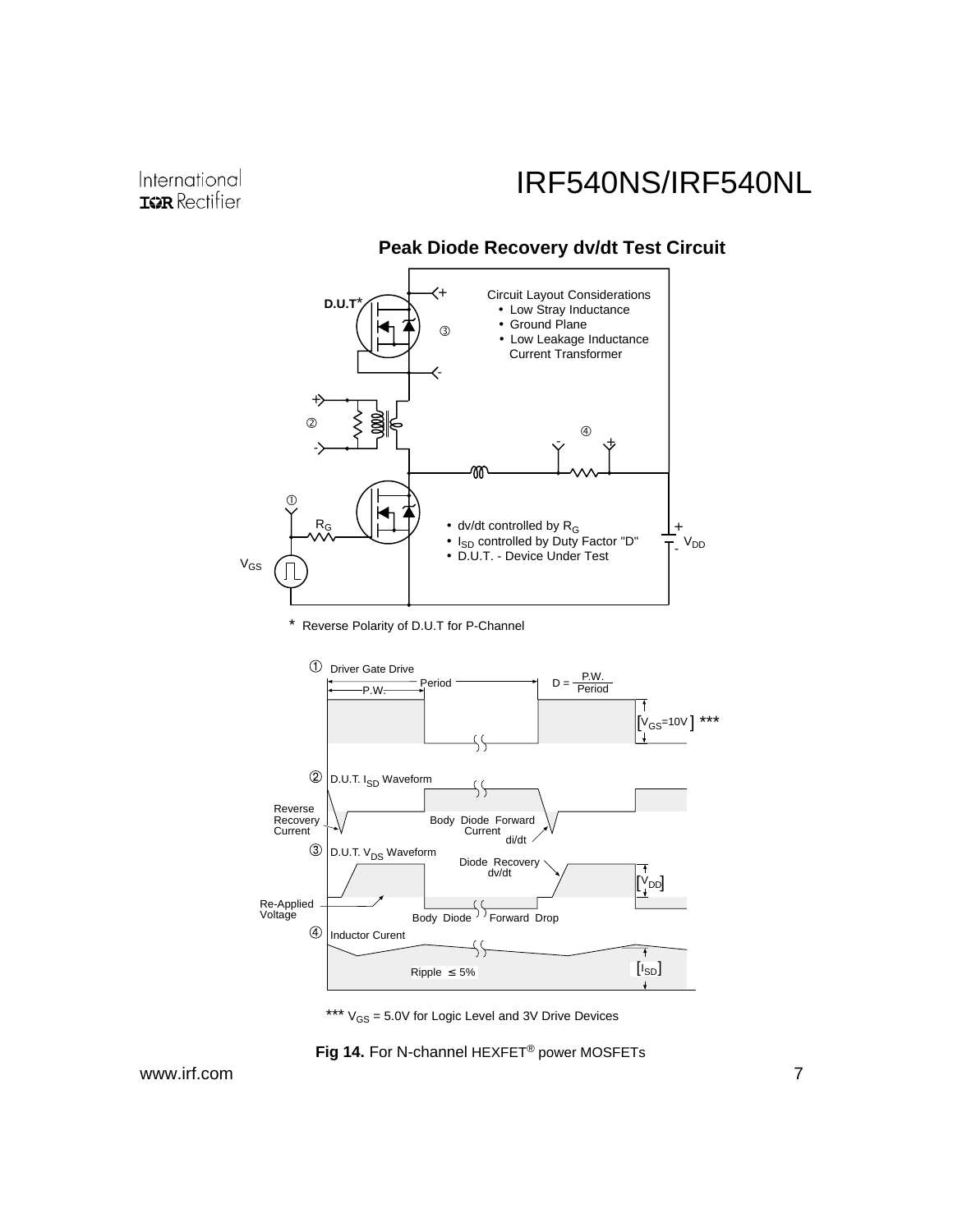#### International **IGR** Rectifier

### D2Pak Package Outline



### D2Pak Part Marking Information

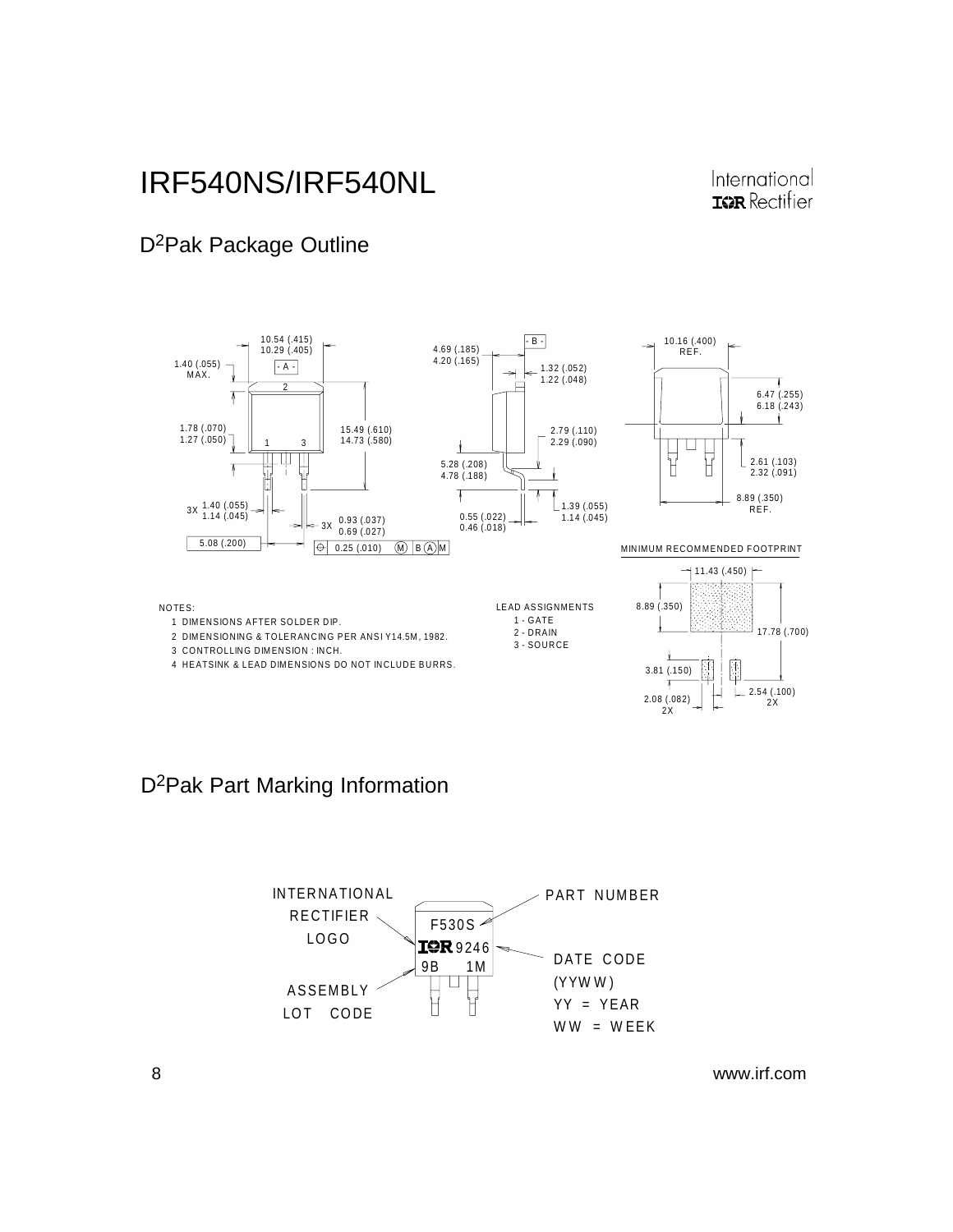### TO-262 Package Outline





NOTES:

- 1. DIMENSIONING & TOLERANCING PER ANSI Y14.5M-1982
- 2. CONTROLLING DIMENSION: INCH.
- 3. DIMENSIONS ARE SHOWN IN MILLIMETERS [INCHES].
- 4. HEATSINK & LEAD DIMENSIONS DO NOT INCLUDE BURRS.

### TO-262 Part Marking Information